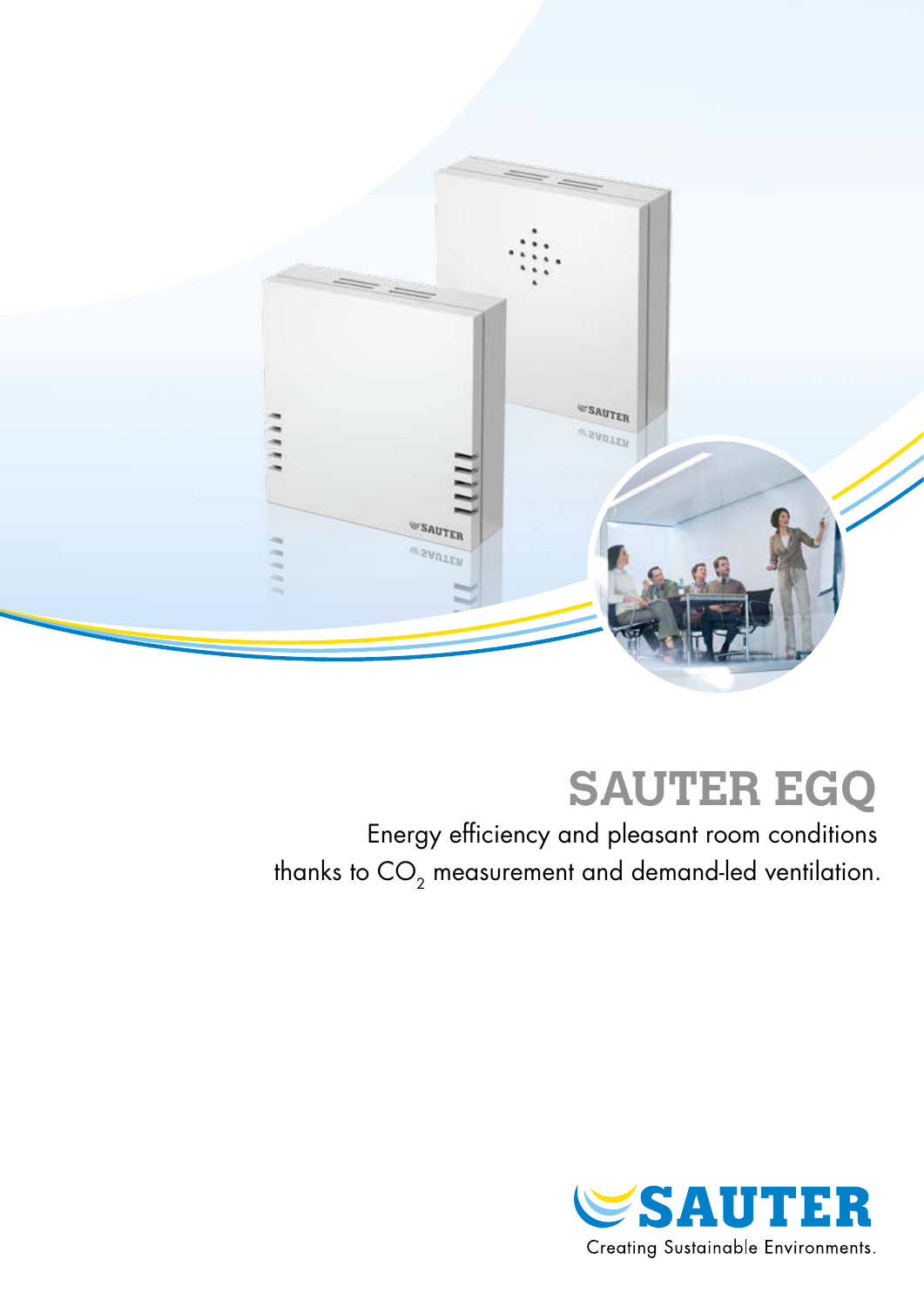

## Dual-beam **CO<sub>2</sub> and temperature sensor** for energy savings of up to 60%.

### **Only an advanced room management system**

#### **can provide the right conditions for effective working and living.**

Apart from the temperature and the relative humidity, one of the main indicators of the quality of indoor conditions is the  $CO<sub>2</sub>$  content of the air. When the  $CO<sub>2</sub>$ level rises, the attention span of the occupants falls. Tiredness, loss of concentration, discontentedness and mistakes are the consequences.

#### **Clear energy savings based on accurate CO2 measurement (drift compensation).**

The dual-beam method employed in the EGQ sensor for  $CO<sub>2</sub>$  and temperature practically eliminates any measurement error – which is caused by dust and pollution in the room air – and the effects of the ageing of the measuring system. The results:

- Up to 60% of energy consumption is saved by a modern room control system (demand-led ventilation).
- Pleasant room conditions regardless of the number of occupants, the length of their stay, their activities and other heat sources in the room.



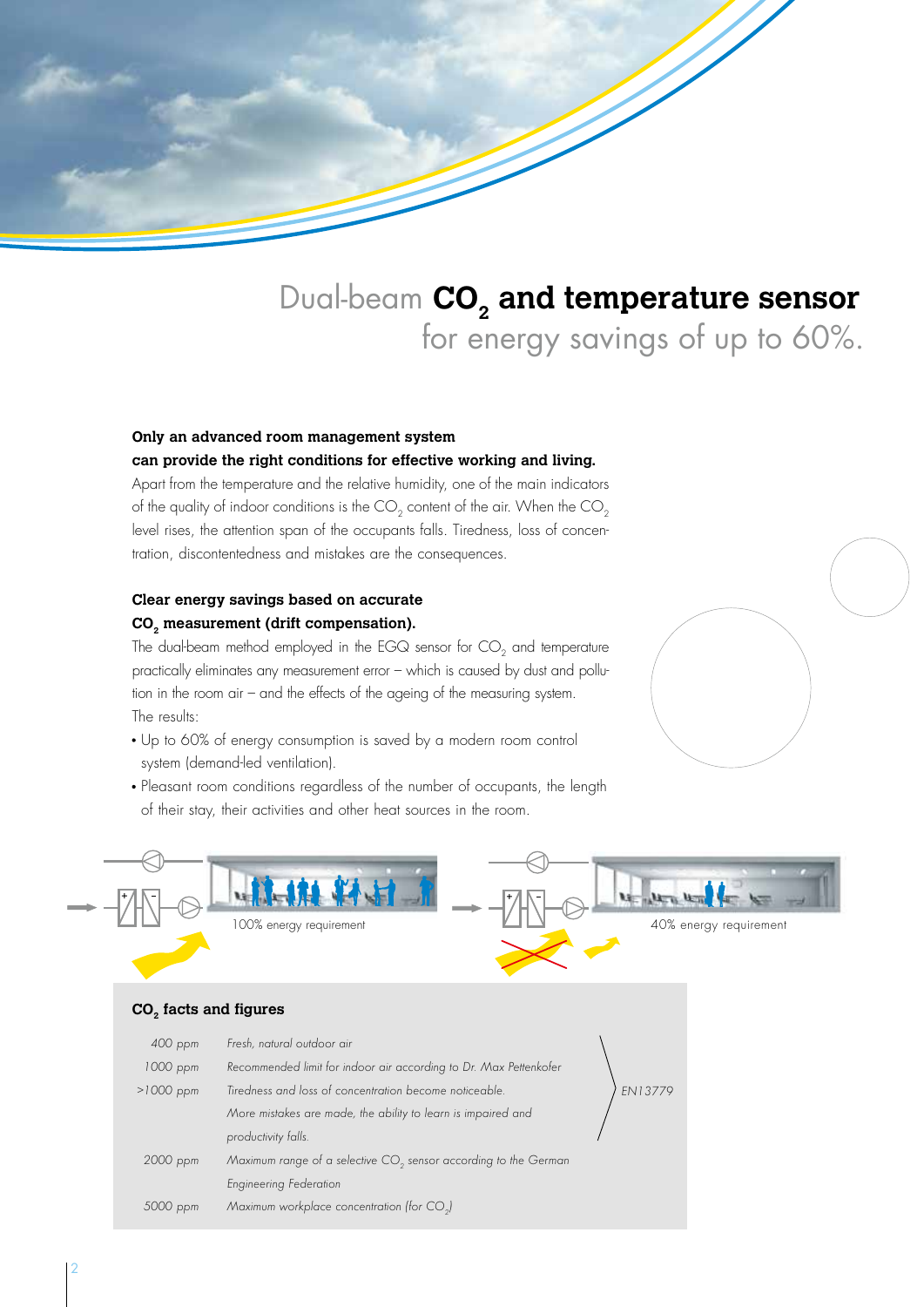#### **Temperature and room climate firmly under control.**

With an in-built feel-good factor: the dual-beam method used in the new CO<sub>2</sub> and temperature sensors makes it easy to control the  $CO<sub>2</sub>$  level in well-frequented rooms. With the single-beam method, rooms have to be aired (at no little cost) for 4-8 hours every two weeks, merely to compensate for the sensor's drift. On SAUTER's EGQ, the measuring signal is calibrated continuously; this is done automatically and at no cost, and is unaffected by ventilation intervals.



#### **Ideal for buildings with constantly-changing occupancy levels,**

#### **such as:**

• Schools

• Conference centres

- Restaurants
- Railway stations Hotels

Airports

- 
- Hospitals
- Foyers
- Open-plan offices